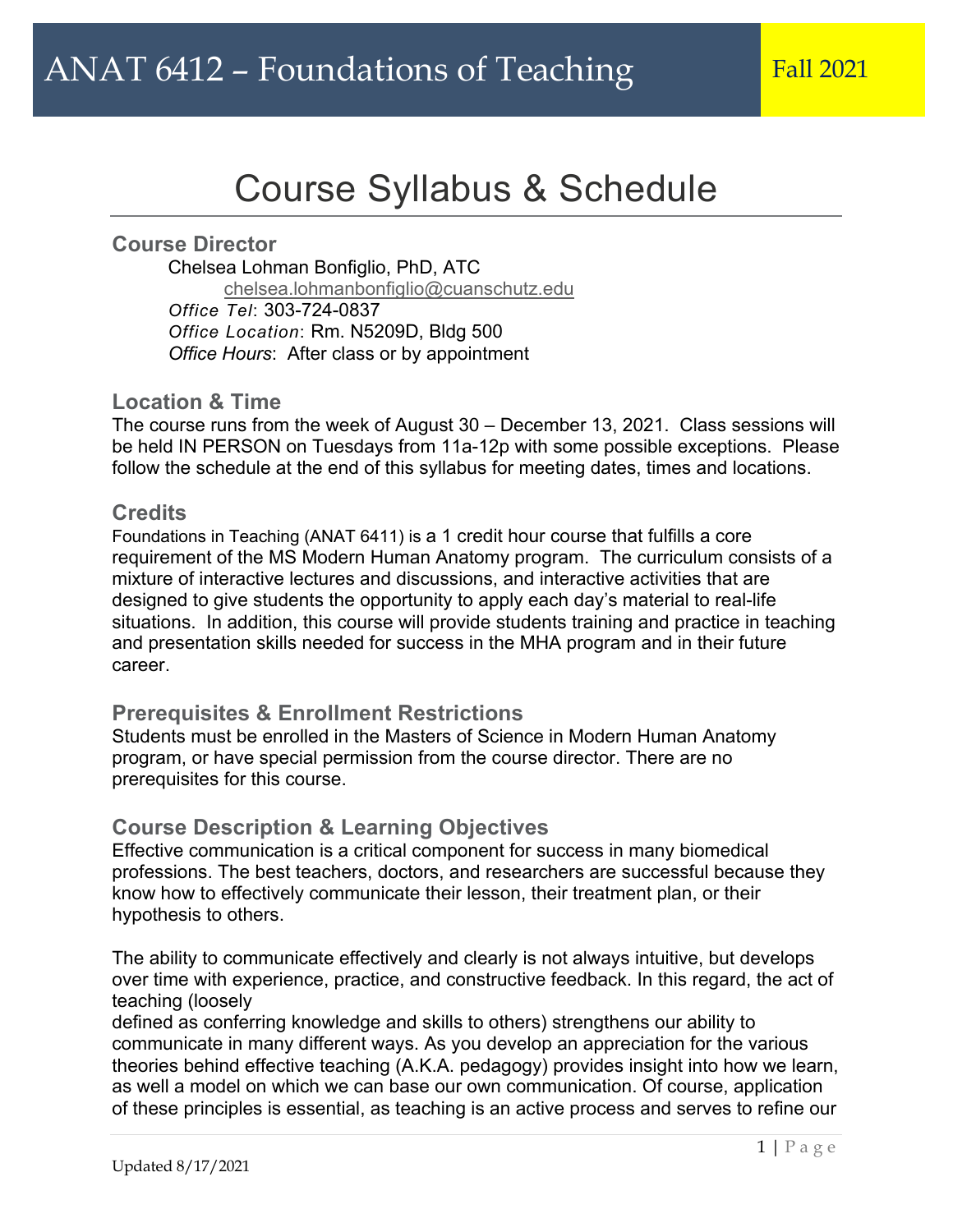communication skills (to paraphrase Aristotle, 'learn by doing'). Finally, because teaching is not simply 'talking with other people,' it

requires the complex integration of a multitude of professional skills, and these same skills are useful in many careers. Together, these many diverse, dynamic aspects of the art of teaching provide numerous ways to strengthen our ability to convey information to others.

The goals of this course are:

- **1.** *Describe* the biological and pedagogical mechanisms that underlie how we learn
- **2.** *Design* strategies for effective communication in the classroom
- **3.** *Practice* writing learning objectives, teaching in a classroom, and preparing assessments of student learning
- *4. Practice* effective use of PowerPoint presentations including stage presence and delivery
- *5. Compare and contrast* strategies for effective communication in a classroom and nonclassroom setting

### **Optional Textbooks & Suggested Readings**

• *Reading assignments will be posted to canvas when applicable*

### **Learning Management System**

All course materials will be posted on Canvas, and **you will submit all assignments via Canvas** unless otherwise noted. In addition, Canvas will be used to make announcements to the class; it is your responsibility to monitor your Canvas notifications. You can access Canvas at: https://ucdenver.instructure.com/login

### **Honor Code**

Students are expected to act in a professional manner and to abide by the Graduate School's Student Academic Honor & Conduct Code, as well as policies in the MHA Student Handbook. Academic dishonesty, including cheating or plagiarism will not be tolerated.

### **Student Responsibilities & Expectations**

- This class will offer opportunities to give and receive constructive feedback in small groups with your peers. Please give constructive criticism with respect, honesty, and with the individual's best interests in mind. The goal is to help your peers improve their teaching and communication skills. Similarly, please receive constructive feedback with maturity, keeping in mind that the goal is to help you build your strengths and overcome your weaknesses.
- Attend class. In the case of an emergency or illness, please contact the instructor as soon as possible by email or phone.
- Arrive on time. In exchange, the instructor will finish on time.
- Turn off or silence cell phones at the beginning of class. Check during the break.

## **Assessments**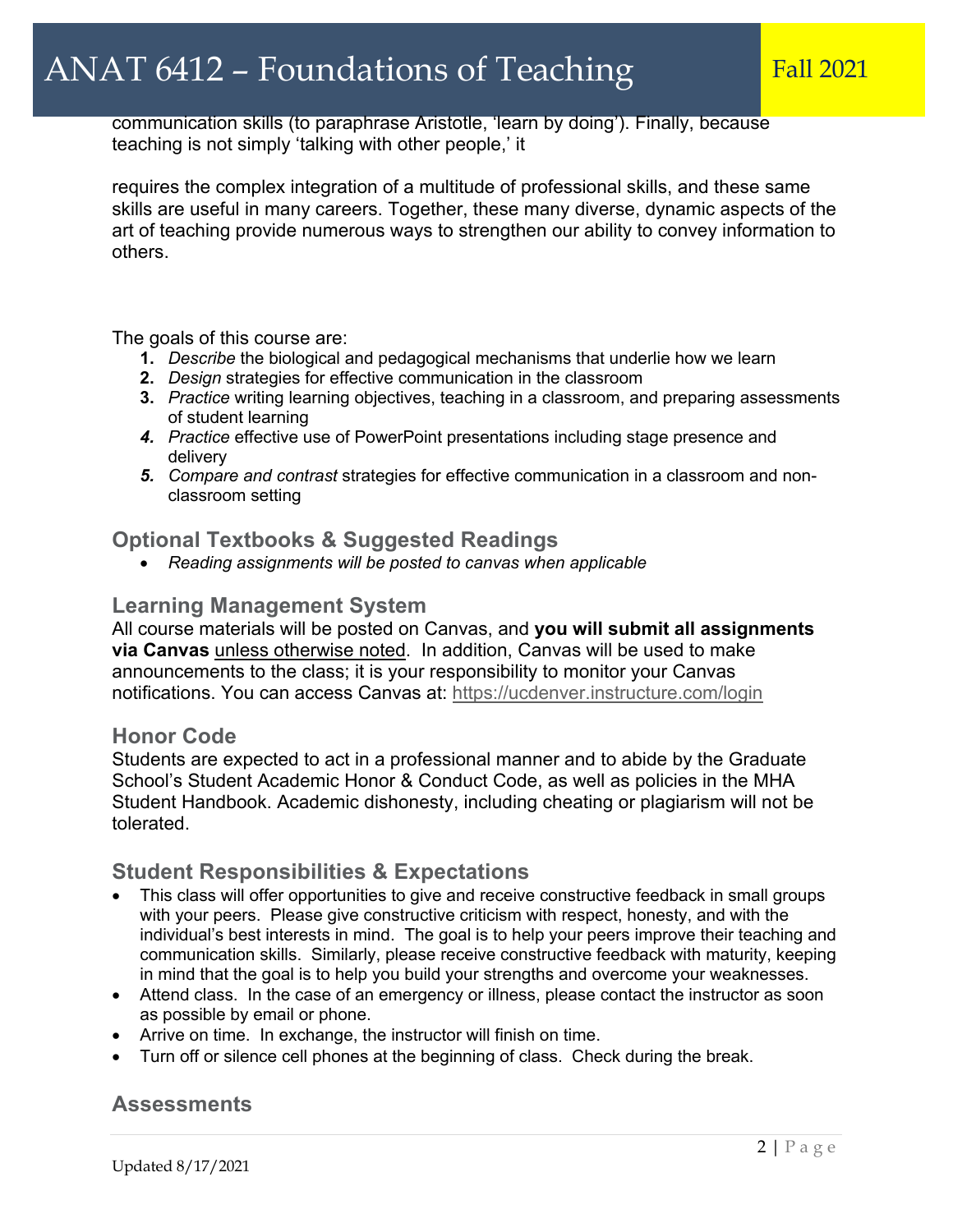There will be no exams in this course. Instead, there will be ten assignments throughout the course. Please refer to the schedule below or Canvas for due dates and times. Your final grade in the course will be determined by your scores on the assignments. The instructions and grading rubric will be provided for each assignment on Canvas. Late assignments will not be allowed except in the case of documented religious event, severe illness, emergency, funeral of a family member, personal life event, or unplanned catastrophic event (as defined by the University policies). See also the Accommodation policies below. Late assignments for reasons other than the above listed will automatically be docked 10% with an additional 10% for each additional 24-hr late.

| <b>Assignment</b>                                         | Due Date*   | <b>Points</b> | <b>Final Grade</b><br><b>Contribution</b><br>$(\%)$ |
|-----------------------------------------------------------|-------------|---------------|-----------------------------------------------------|
| Assignment #1: Take the VARK and<br><b>Reflection</b>     | 9/6; 12pm   | 100           | 10                                                  |
| <b>Assignment #2: Learning</b><br>objectives              | 9/20; 12pm  | 100           | 10                                                  |
| <b>Assignment #3: Peer review of LOs</b>                  | 9/27; 12pm  | 100           | 10                                                  |
| <b>Assignment #4: Multiple choice</b><br>questions        | 10/4; 12pm  | 100           | 10                                                  |
| <b>Assignment #5: Peer review of</b><br><b>MCQs</b>       | 10/11; 12pm | 100           | 10                                                  |
| <b>Assignment #6: Observe/critique</b><br>scientific talk | 12/6; 12pm  | 100           | 10                                                  |
| Assignment #7: Peer review of 7-<br>minute talk           | 11/1; 12pm  | 100           | 10                                                  |
| <b>Assignment #8: TED TALK Topic</b><br><b>Selection</b>  | 11/15; 12p  | 100           | 10                                                  |
| <b>Assignment #9: Peer review of TED</b><br><b>TALK</b>   | 12/6; 12p   | 100           | 10                                                  |
| <b>Assignment #10: Presentation</b><br><b>Reflection</b>  | 12/13; 12p  | 100           | 10                                                  |
| <b>TOTAL</b>                                              |             |               | 100%                                                |

# **Grading Policy**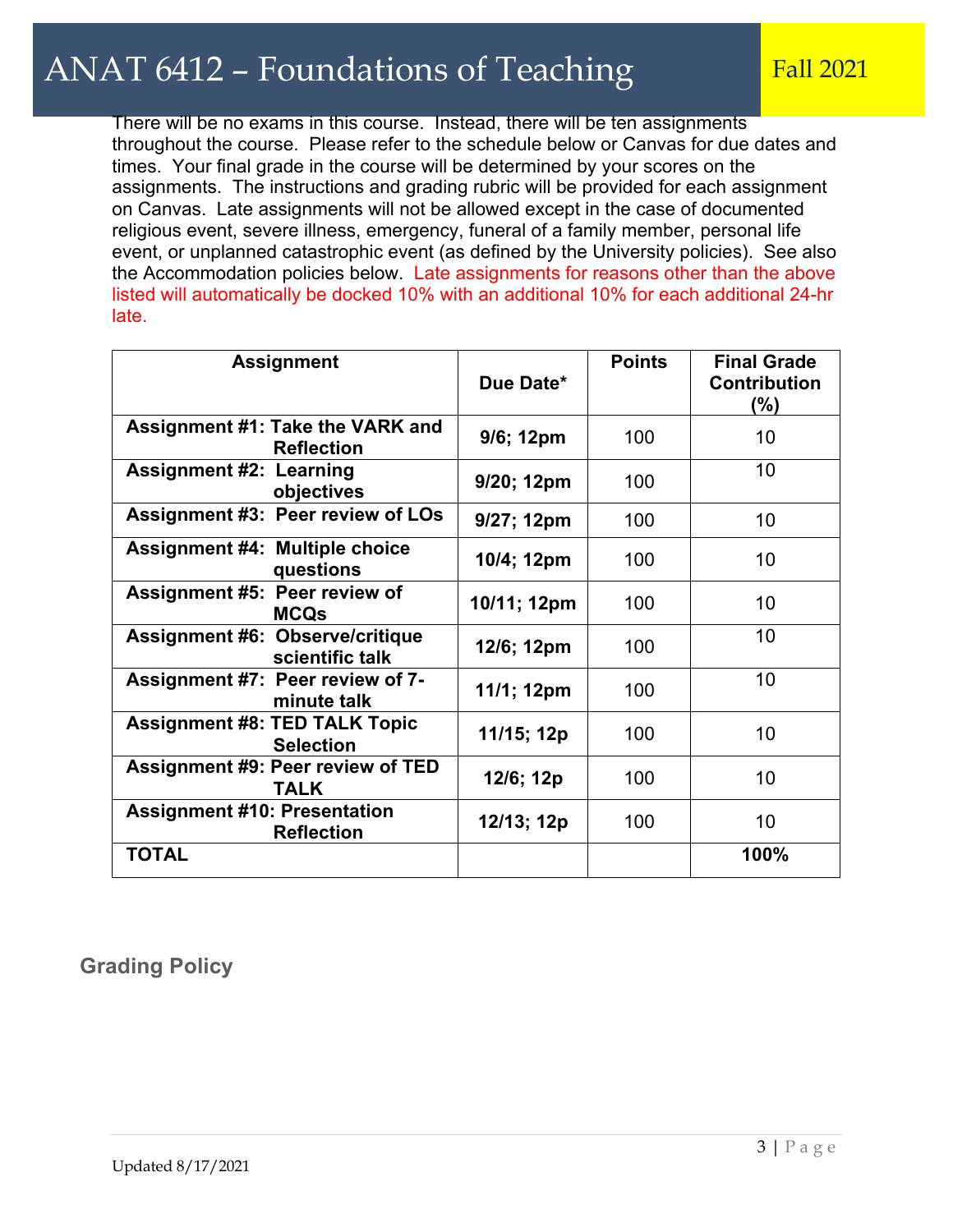At the end of the course, a final letter grade will be assigned according to the MHA program scale listed below. As per program policy, a minimum grade of B- is required for successful completion of the course.

## **Resolution of Conflicts Policy**

Good faith efforts will be made by students, faculty, and administration to settle all appeals, complaints and grievances on an informal basis. These efforts will include conferences between the persons directly involved and others who may help solve the problems. Formal conflict resolution policies are detailed in the policies and procedures of the University of Colorado Denver Graduate School.

| Grade | Percentage |
|-------|------------|
| A     | 93-100     |
| $A-$  | 90-92      |
| B+    | 87-89      |
| в     | 83-86      |
| В-    | 80-82      |
| $C+$  | 77-79      |
| C     | 73-76      |
| $C -$ | 70-72      |
| D+    | 67-69      |
| D     | 63-66      |
| D.    | 60-62      |
| F     | < 60       |

# **Religious Accommodation Policy**

Students who anticipate being absent from class due to the observation of major religious observance must provide advance notice to the Course Director in writing, by the end of the second week of class.

# **Disability Accommodation Policy**

Students with documented learning and/or physical disabilities should inform the Course Director as soon as possible to arrange for reasonable accommodations. All reasonable efforts will be made to accommodate students with regard to note taking, reading assignments, and test taking. Please contact Selim Ozi (selim.ozi@ucdenver.edu) in the Office of Disability Resources and Services.

# **Equal Opportunity Policy**

It is the goal of the University to maintain a work and study environment free of discrimination on the basis of race, color, sex, gender, marital status, religion, national origin, veteran status, handicap, sexual orientation, or age. It is a goal of this course to maintain an environment of respect for all.

## **Recording Policy**

You are permitted to use tablets or laptop computers to take notes. In addition, you are permitted to video or audio record any or all lectures for the purpose of self-study. However, you are not permitted to use notes, tapes or other recorded data for the purposes of sale or posting on the internet.

# **Withdrawal Policy**

Students may withdraw from a course with an ANAT prefix by November 15. Please contact the Course Director to discuss possibility of a course withdrawal.

## **Incomplete Policy**

To be eligible for an "I"grade, you must: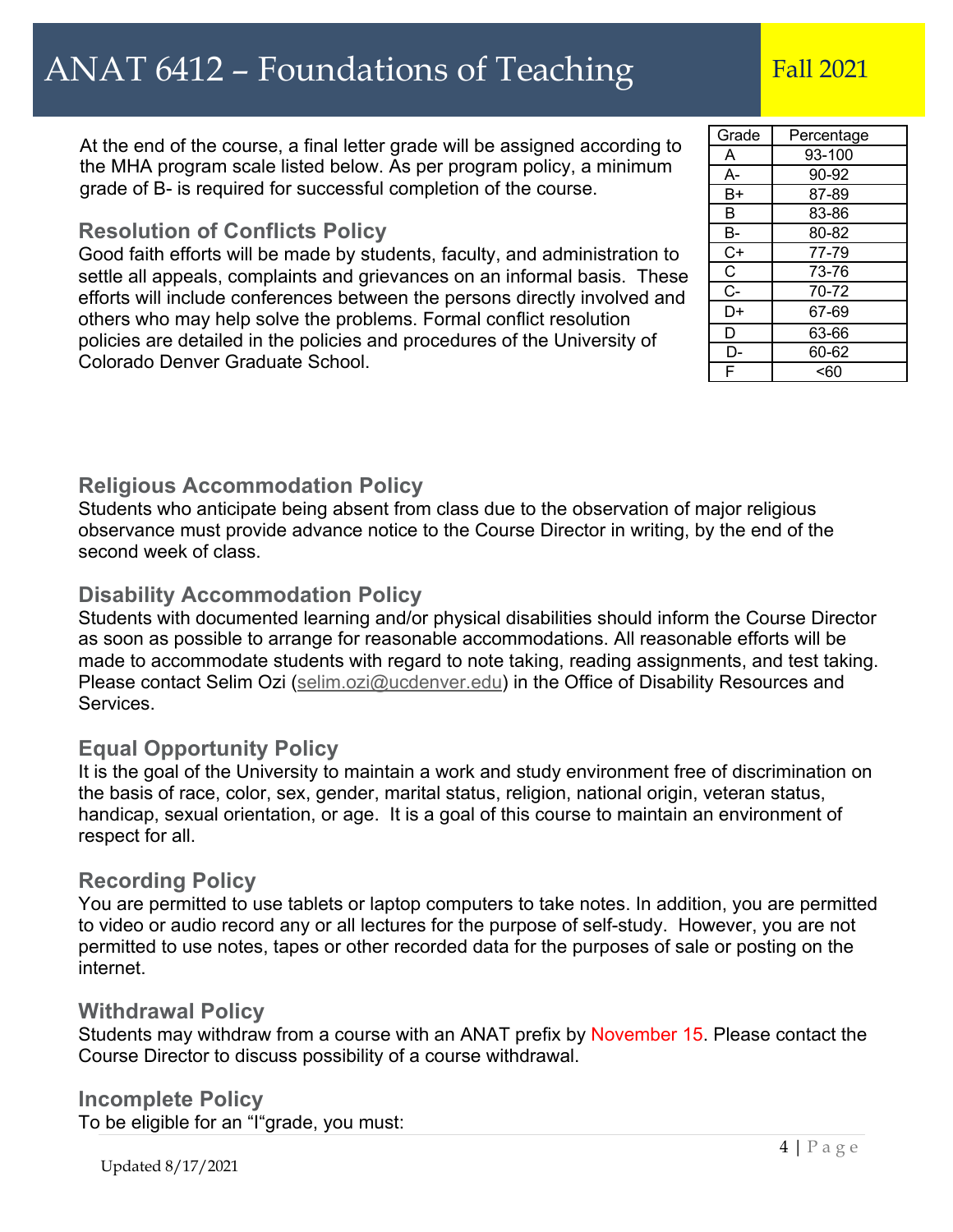- 1) Successfully complete a minimum of 75% of the course
- 2) Have a special circumstance(s) beyond your control that prevents you from attending class and/or completing coursework. Documentation is required.
- 3) Make arrangements to complete missing coursework with the original instructor
- 4) If the missing coursework is not completed within 1 year from the end of the semester in which the original course was scheduled, the "I" grade will convert to an "F" grade on your official transcript.

In the event that a student completes the course but does not pass, the student will have the option to re-take the course (for the full course fee) the following semester in which the course is offered. The grade for both attempts to take the class will remain on the student's transcript.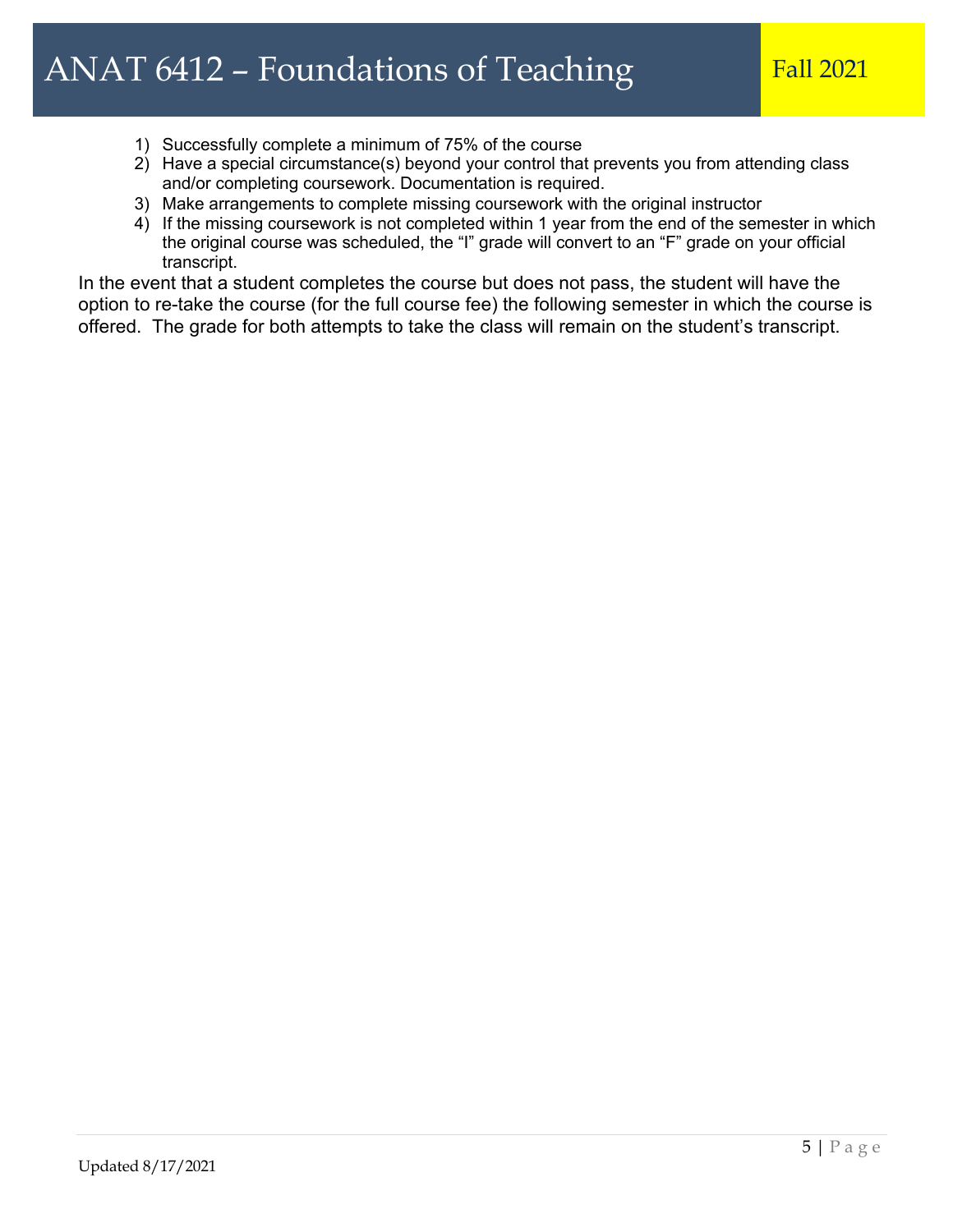# ANAT 6412 – Foundations of Teaching Fall 2021

# **Schedule**

| <b>Week</b>       | <b>Date</b>         | <b>Time</b>                   | <b>Topic</b>                                                                      | <b>Instructor</b>       | Room #                                                                                                          | <b>Assignment</b>                                                                    |
|-------------------|---------------------|-------------------------------|-----------------------------------------------------------------------------------|-------------------------|-----------------------------------------------------------------------------------------------------------------|--------------------------------------------------------------------------------------|
| <b>WEEK1</b>      | 31-Aug              | $11a-12p$                     | Course overview.<br><b>Best and worst</b><br>teachers.                            | Bonfiglio               | Ed2N P28-1107                                                                                                   | <b>Assignment #1:</b> Take<br>the VARK & Reflection<br>Paper<br>(due 9/6; 12pm)      |
| <b>WEEK 2</b>     | 7-Sep               | 11a-12p                       | Pedagogy and<br><b>Golden Triangle;</b><br><b>Constructive</b><br><b>Feedback</b> | Bonfiglio               | Ed2N P28-1107                                                                                                   |                                                                                      |
| <b>WEEK3</b>      | 14-Sep<br>$11a-12p$ | Learning<br><b>Objectives</b> | Bonfiglio                                                                         | Ed2N P28-1107           | <b>Assignment #2: Write</b><br>Your Own Learning<br>Objectives for 7-Minute<br><b>Talks</b><br>(due 9/20; 12pm) |                                                                                      |
|                   |                     |                               |                                                                                   |                         |                                                                                                                 | *Deadline for<br>presentation topic<br>approval today*                               |
| <b>WEEK4</b>      | 21-Sep              | 11a-12p                       | <b>Learning About</b><br>Learning                                                 | Stabio                  | Ed2N P28-1107                                                                                                   | <b>Assignment #3: Peer</b><br>feedback on LOs<br>(due 9/27; 12pm)                    |
| <b>WEEK 5</b>     | 28-Sep              | 11a-12p                       | <b>Assessments</b>                                                                | Bonfiglio               | Ed2N P28-1107                                                                                                   | <b>Assignment #4: MCQs</b><br>for 7-Minute Talks<br>(due 10/4; 12pm)                 |
| <b>WEEK 6</b>     | 5-Oct               | 11a-12p                       | <b>PowerPoint and</b><br><b>Technology in</b><br><b>Teaching</b>                  | Bonfiglio               | Ed2N P28-1107                                                                                                   | <b>Assignment #5: Peer</b><br>feedback on MCQs<br>(due 10/11; 12pm)                  |
| <b>WEEK7</b>      | $12$ -Oct           | $11a-12p$                     | <b>Stage Presence</b>                                                             | Bonfiglio               | Ed2N P28-1107                                                                                                   |                                                                                      |
| <b>WEEK8</b>      | 19-Oct              | 11a-12p                       | <b>Office</b><br><b>Hours/Assignment</b><br><b>Assistance</b>                     | Bonfiglio               | Ed2N P28-1107<br>or Zoom                                                                                        | <b>Assignment #6:</b><br>Evaluate a scientific<br>talk on campus<br>(due 12/6; 12pm) |
| WEEK <sub>9</sub> | 26-Oct              | $1p-4p$                       | <b>Small Group</b><br><b>Session: 7 Minute</b><br>Lecture                         | Faculty<br>Facilitators | Ed1 P26-SGL-<br>1204-1207                                                                                       | <b>Assignment #7: Peer</b><br>Review of 7-Minute talk<br>(due 11/1; 12pm)            |
| <b>WEEK</b><br>10 | 2-Nov               |                               | <b>NO CLASS</b>                                                                   |                         |                                                                                                                 |                                                                                      |
| <b>WEEK</b><br>11 | 9-Nov               | 11a-12p                       | Online<br>learning/alternative<br>classroom<br>environments                       | Bonfiglio               | Ed2N P28-1107                                                                                                   | <b>Assignment #8: TED</b><br><b>Talk Topic selection</b><br>(due 11/15; 12p)         |